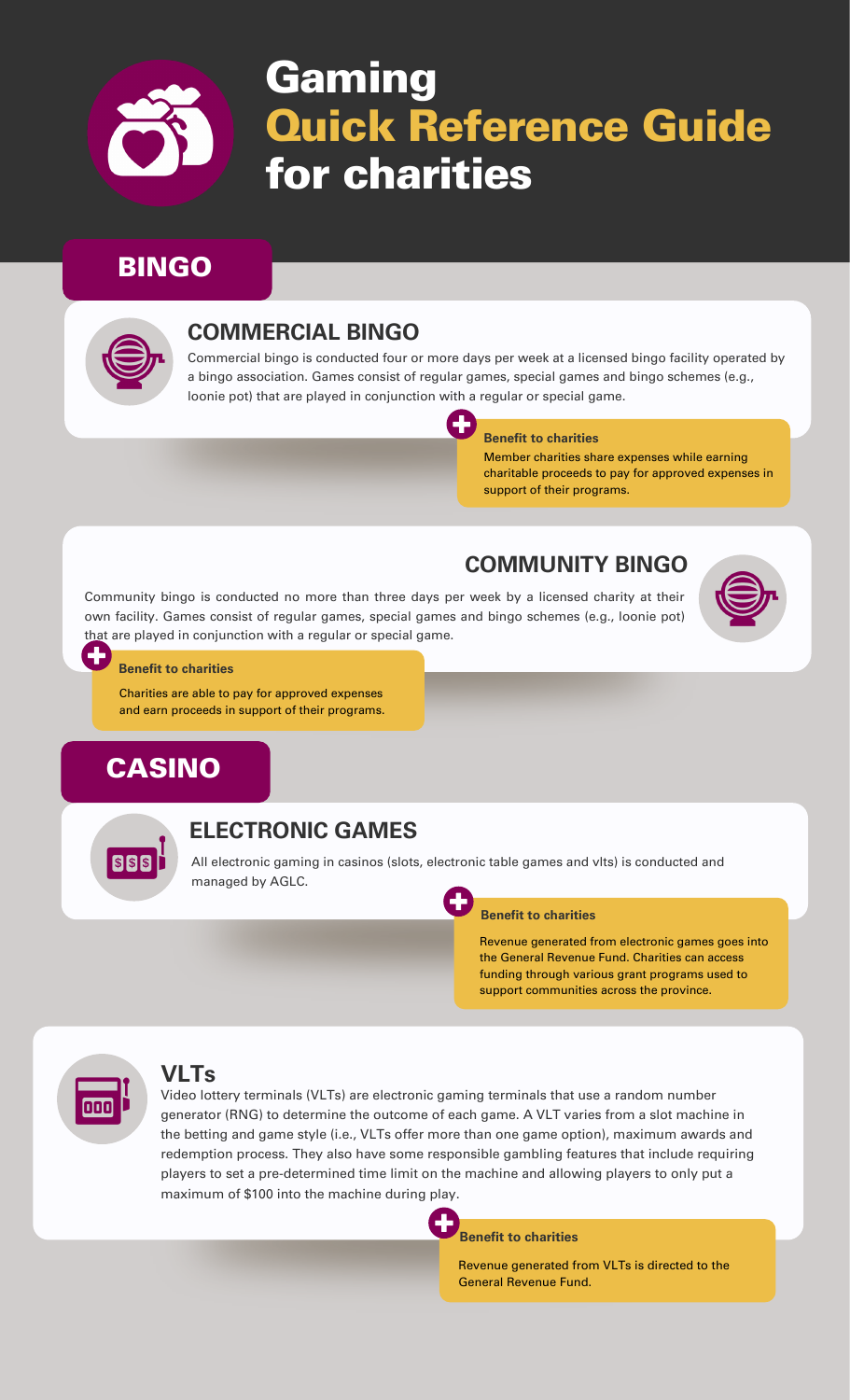# **TABLE GAMES**

**MINI BACCARAT**

AGLC licenses charities to conduct and manage non-electronic table games (e.g., card games, craps and roulette) at casino events.



#### **Benefit to charities**

After prizes and expenses have been paid, a percentage of the revenue is allocated to the charity pool, charities that participate in that quarter receive an equal share of all accumulated proceeds in their area to be spent on their approved use of proceeds.



# **BLACK JACK**

Blackjack, also known as 21, is a popular casino game in which players compare their hand of cards with the dealer's hand. To win, you have to create a hand with a higher total than the dealer's – but without exceeding 21. Blackjack often has additional optional bonus wagers (e.g.: Lucky Lucky) that provide payouts for various outcomes based upon the combination or totals of the cards dealt during a round.

The object of Mini-Baccarat is to try and predict which of the two hands (player or banker) will have a point total closest to 9-the highest value for a hand. There are three possible outcomes on which you can wager before cards are dealt: the player's hand, the banker's hand or the tie. With optional bonus wagers offered on most installation (e.g., Panda/Dragon) with payouts for various specific outcomes of the game. Handheld Mini-Baccarat, a variation of Mini-Baccarat, where players are permitted to touch or squeeze the cards may be offered by casino facility licensees.





#### **CHASE THE FLUSH**

The objective of Chase the Flush is for the player to obtain a higher flush count than the dealer using your three card hand and a four card community board. Where the dealer and player tie in the flush count, the highest non‐shared card will be used to determine the winner.



Craps is a dice game that offers many different ways to win. The main objective of the game revolves around the number 7. Where the player will win or lose depending on the current state of the game (Puck is On/Off) when the 7 is rolled. Players may also wager on a specific result or combination of the dice during the game.



#### **FOUR CARD POKER**

In Four Card Poker, the player receives 5 cards in order to make their best poker hand using 4 of the cards. This hand is compared to the dealer's hand who receives 6 cards to make their four card poker hand. The best four card hand wins. In the event of ties, the player wins. Players can also place an additional wager on 'aces up' for greater payoffs for higher ranked player hands. 'Aces up' may be played in combination with the main wager or on its own. The outcome of this wager is based solely on the strength of the player's hand.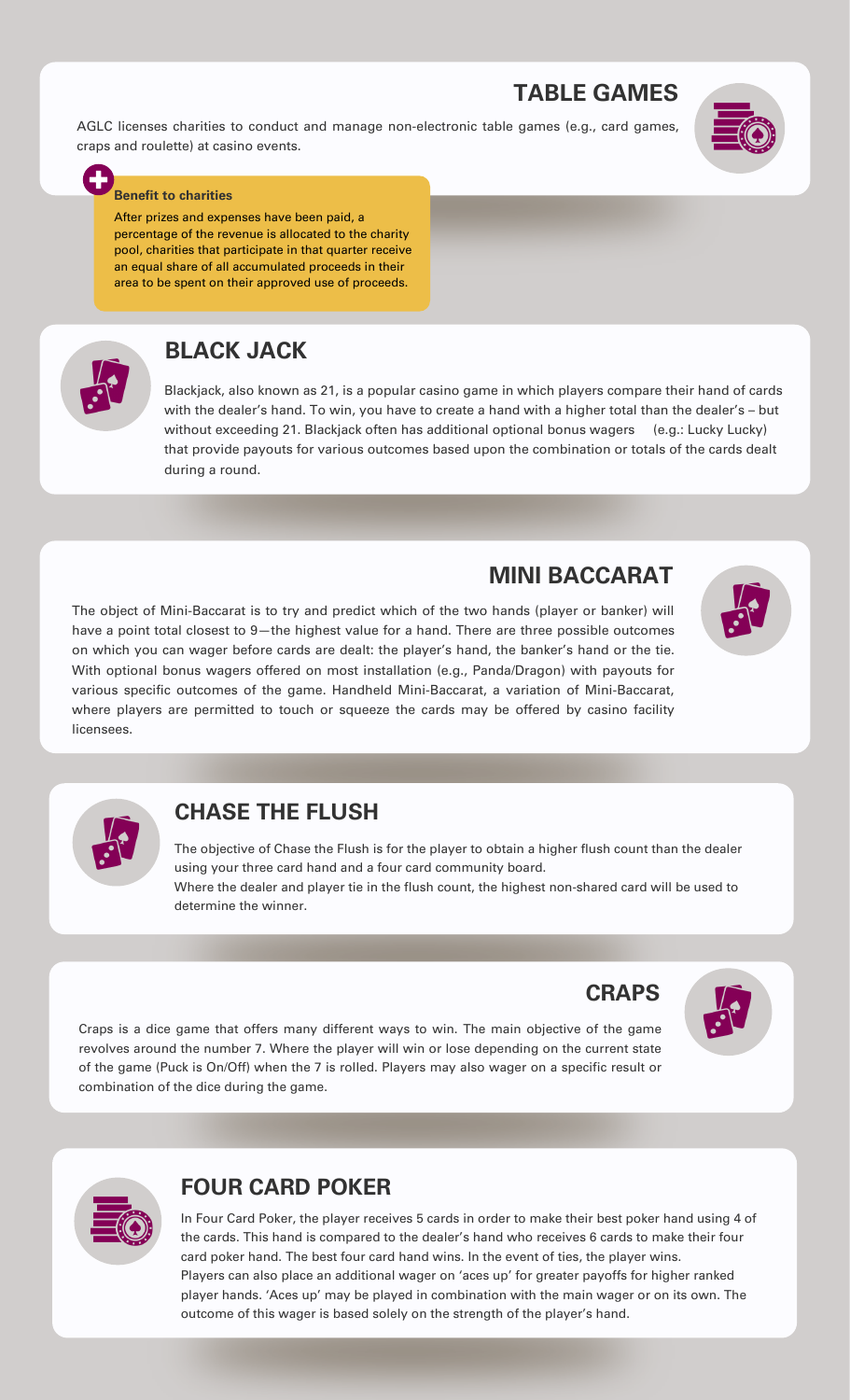# **THREE CARD POKER**

In Three Card Poker players receive 3 cards and attempt to achieve a higher three card poker hand than the dealer. The game also includes a wager 'Pairs Plus' that can be bet for an additional payout with greater payoffs for higher ranked player hands. 'Pairs Plus' may be played in combination with the main wager or on its own. The outcome of this wager is based solely on the strength of the player's hand.





# **ULTIMATE TEXAS HOLD'EM**

In Ultimate Texas Hold'Em players do not compete against each other. Instead, they are playing heads up against the dealer.

After the player receives their two card hand they have an option to bet or check up to the river (5th card on the board) where they have to choose to wager or fold.

Note: The earlier you bet, the more you can bet. You don't have to choose to fold or wager until you see all the community cards. There is also an optional side wager 'Trips' that can be made before the cards are dealt. 'Trips' wins if the player's hand has 3 of a kind or better.

### **PAI GOW TILES**

Pai Gow literally translates into "card 9" and is played with 32 dominoes, or tiles. The tiles are made up of 16 pairs (2 tiles of the same rank). The object of the game is to set two hands in the best "ranking" combinations using 4 tiles (2 tiles per hand). Hand rankings from highest to lowest are; Pairs (Bo), Wong (Teen/Day tile with a 9 Tile), Gong (Teen/Day tile with 8 Tile), High Nine (Teen/Day tile with a 7 Tile), or high hand (tiles totaling closest to 9).

The player will make their best highest ranking combination (high hand) and a second highest combination (low hand) using 2 of the 4 tiles for each hand. The bank will do the same with their 4 tiles and compare their high and low hand against the player's high and low hands.

Where the player and dealer hands (low or high) have the same total, the rank of the highest tile in the hand will be used to determine the who has the higher hand.

In order to win, players must win both the high and low hand against the bank. Players lose when the banker wins both hands. If the banker wins one hand and the player wins the other, it is a push.



# **PAI GOW POKER**

Pai Gow Poker is a version of Pai Gow that uses cards instead of dominos. Unlike most poker games, Pai Gow Poker isn't played against other players, but instead, each player attempts to defeat a banker.

In this game, the player is given 7 cards out of a 53 card deck and must make two hands, a high hand containing five cards using poker rankings for value, and a low hand containing 2 cards. Note: The high hand must be a higher value than the low hand (e.g., Ace High 5 Card High Hand and Pair of 2's Two Card Low Hand is not permitted). A joker card can be used to complete a Straight or Flush, otherwise it is considered to be an Ace.

The banker will make up their seven card hand in a the same fashion and compare it to the dealers hand.

To win the player must beat the dealers five card and two card hands. The player will lose if the dealers five card and two card hands are higher. The player will push if the banker beats only one of the hands.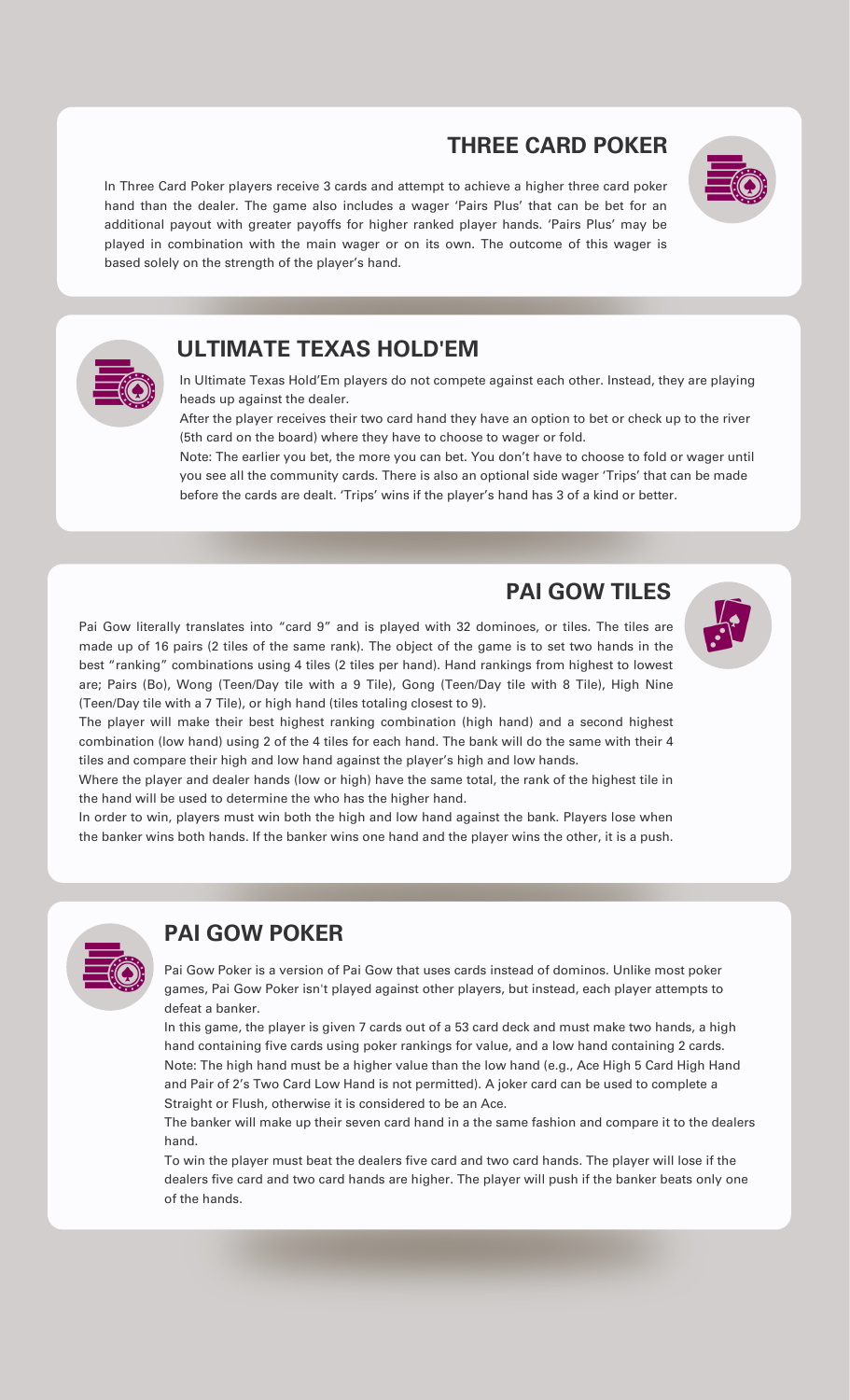# **POKER (GENERAL)**

Poker is part of the traditional table game family involving elements of chance, strategy and player psychology. Players are randomly dealt a combination of cards and draw from shared community cards, games like 7 card stud are also permitted where each player has their own hand w/o community cards.



Each player bets according to the rank they believe their hand is worth. During a round of play, you either check (no bet), fold your cards against a bet, match the bet (call), or raise the bet. The player with the highest ranking hand, takes the pot at the end of the game. In this game, the outcome is influenced by how players play their cards with strategies that can include 'slow play' (under betting the value of your hand) or 'bluffing' (over betting the value of your hand).



#### **ROULETTE**

The Roulette wheel consists of numbers 1-36, alternately coloured red and black, plus 0 and 00 which are green. The dealer spins a ball on the track in the opposite direction of the Roulette wheel. To win, you must predict where the ball will come to rest on the Roulette wheel. Wagers can be placed on the inside betting on individual numbers or groups of numbers adjacent to each other or outside betting on large groups of numbers (e.g. black or red, odd or even). Bets can be made until the dealer announces, "no more bets." Once the ball comes to rest, the dealer marks the winning number on the layout and pays all winning bets. Any bets that do not correspond to the number are lost.

# RAFFLES



#### **RAFFLES**

AGLC licenses charities to conduct and manage raffle events. Raffles are a lottery scheme where tickets are sold for a random chance of winning a prize at a draw. Charitable organizations may conduct paper-based or electronic raffles. Tickets may be purchased at the event, and where the charity is using an electronic raffle system, tickets may be purchased online.

#### **Benefit to charities**

After prizes and expenses are paid, the charity must spend all remaining proceeds on its approved use of proceeds.

#### **BEARER TICKET RAFFLES**

Bearer ticket raffles are a type of raffle where the charitable organization sells bearer tickets and conducts the draw during a specific entertainment event. Bearer tickets do not contain the ticket purchaser's name or contact information, and so ticket purchasers must come forward to claim their prize.



50/50 raffles are the most common type of bearer ticket raffle, where 50 per cent of gross ticket sales is awarded to the prize winner and 50 per cent is retained by the charity. However, bearer ticket raffles may also be used for merchandise prizes such as a television, vacation, or car.